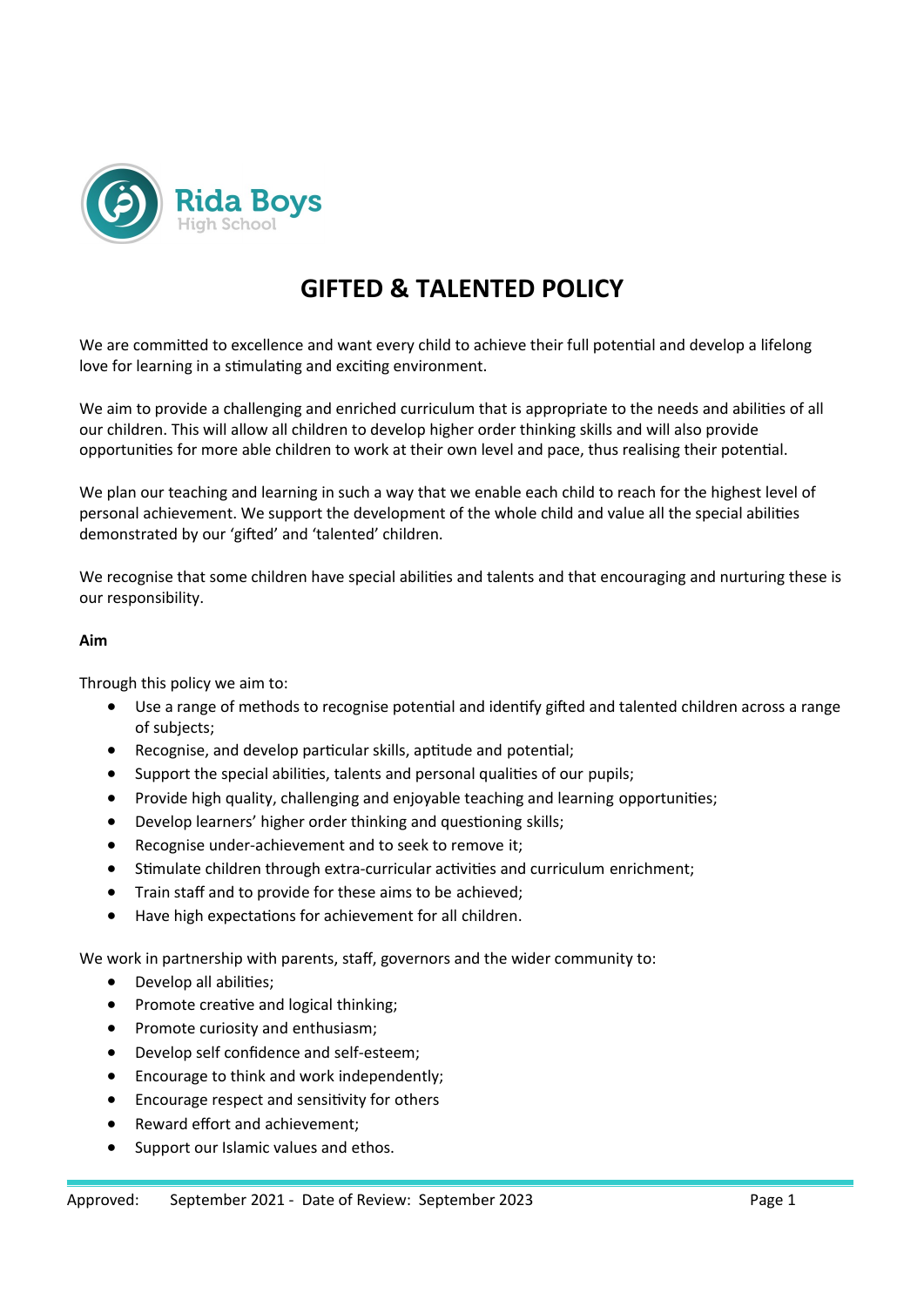The Gifted and Talented policy reflects the commitment of the school to support all children including the more able children.

## **Definition**

Children are defined as gifted and talented in areas of:

- General intellectual ability;
- Specific aptitude in one or more subjects;
- Leadership;
- Creative and performing arts.

The term 'gifted' refers to a child who has a broad range of achievement at a very high level. Those children who are gifted often have very well-developed learning skills. The term 'talented' refers to a child who excels in one or more specific fields, such as sport, Art, or music, but who does not perform at a high level across all areas of learning.

## **Identification of more able and very able children**

We use a range of strategies to identify pupils with more able and very able children. The identification process is ongoing and begins when the child joins our school. Each child's pre-school record gives details of their achievements and interests areas. Discussions with parents/carers will enable us to add further details to these records.

Children undergo baseline assessment within the first half-term of joining our reception class. This gives information about their developing skills and aptitudes across several areas of learning. We discuss each child's baseline assessment information with the parent, and use this information when planning for individual needs.

As children progress through the school, we test and assess them on a regular basis to ensure that they are making the sort of progress that we are expecting of them in their personal targets. We identify them as more able and very able children when they achieve high levels of attainment across the curriculum, or in particular skills or aspects of subjects.

The school seeks to provide an enriched curriculum for all children. Through this and through teacher observation it will be possible to identify the most able. More able children may display all or some of the following characteristics:

- Good memory and quick grasp of concepts;
- Use of wide vocabulary;
- Expressive ability;
- Abstract thinking;
- Creativity skills;
- Persistence.

On the other hand, more able children may not always show their abilities and talents in the way we expect them to. They may withdraw into a world of their own, exhibit poor social skills, show poor motivation, disguise their ability to avoid peer jealousy, have poor co-ordination skills or not present their work legibly.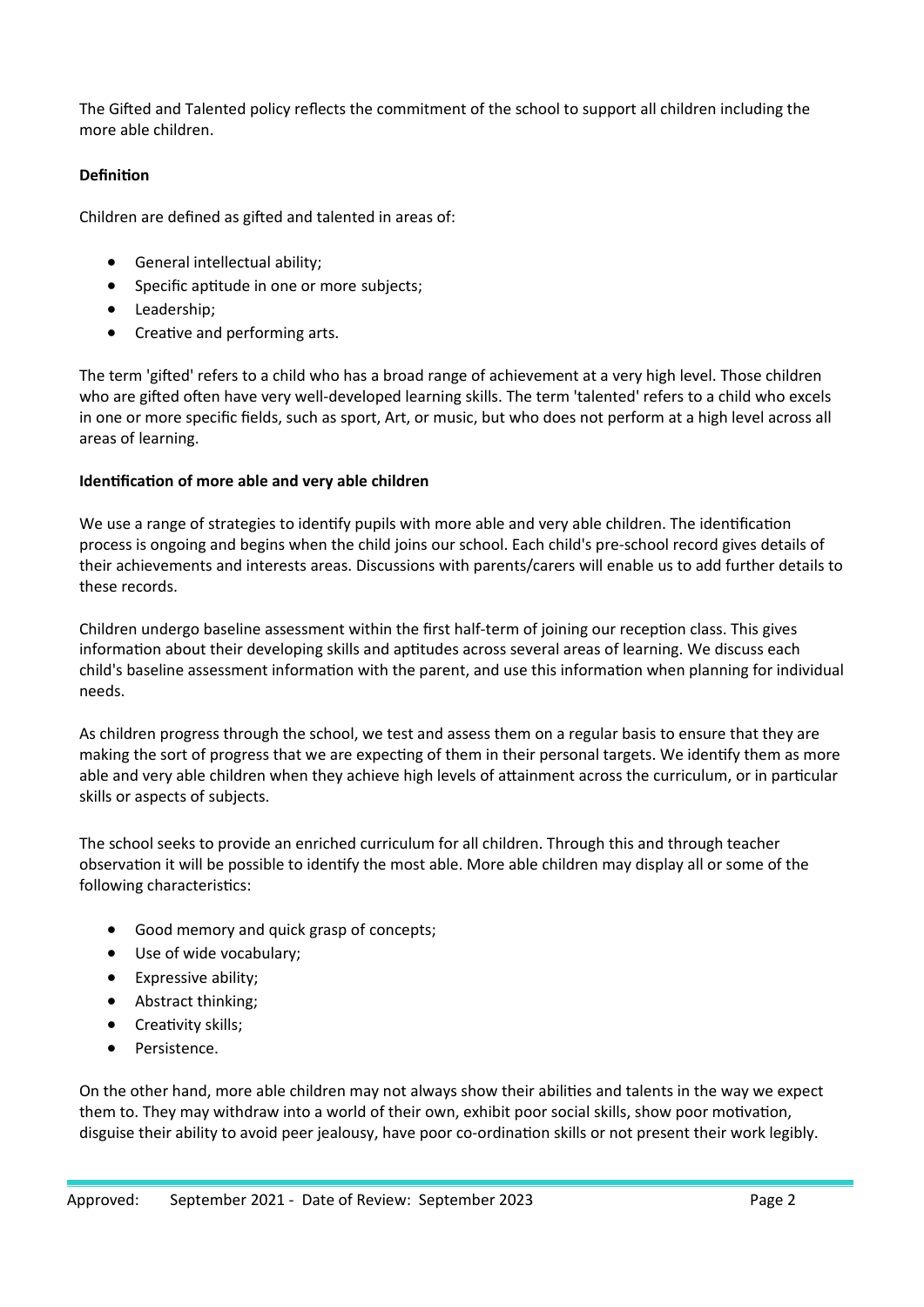## **Aptitudes in English and mathematics**

More able and very able children in English are identified when they:

- Demonstrate high levels of fluency and originality in their conversation;
- Use research skills effectively to synthesise information;
- Enjoy reading and respond to a range of texts at an advanced level;
- Use a wide vocabulary and enjoy working with words;
- See issues from a range of perspectives;
- Possess a creative and productive mind and use advanced skills when engaged in discussion.

More able and very able children in mathematics are identified when they:

- Explore a range of strategies for solving a problem;
- Are naturally curious when working with numbers and investigating problems;
- See solutions quickly Without needing to try a range of options;
- Look beyond the question to hypothesise and explain;
- Work flexibly and establish their own strategies;
- Enjoy manipulating numbers in a variety of ways.

## **Teaching and learning style**

Teachers in our school plan carefully to meet the learning needs of all our children. We give all children the opportunity to show what they know, understand and can do, and we achieve this in a variety of ways when planning for children's learning by providing:

- A common activity that allows the children to respond at their own level;
- An enrichment activity that broadens a child's learning in a particular skill or knowledge area;
- An individual activity within a common theme that reflects a greater depth of understanding and higher level of attainment;
- The opportunity for children to progress through their work at their own rate of learning.

# **Class work**

Enrichment/extension work is provided by all teachers in all classes as part of normal differentiated provision. This is shown on planning documents. Working with others of like ability is important. This can be made possible by group work, or using setting. Differentiation should provide activities requiring higher order thinking skills. Gifted children need to be challenged. The role of the teacher is vital in challenging the thinking of the gifted child.

Learning is also enriched through regular homework activities linked to the work being undertaken in classes. This offers teachers a further opportunity to set work at the level of individual children.

The children also can experience a range of educational visits that further enrich and develop learning.

# **Provision**

Children are encouraged to reflect on their own learning and to become self-motivated learners. Planning reflects a combination of both extension and enrichment activities.